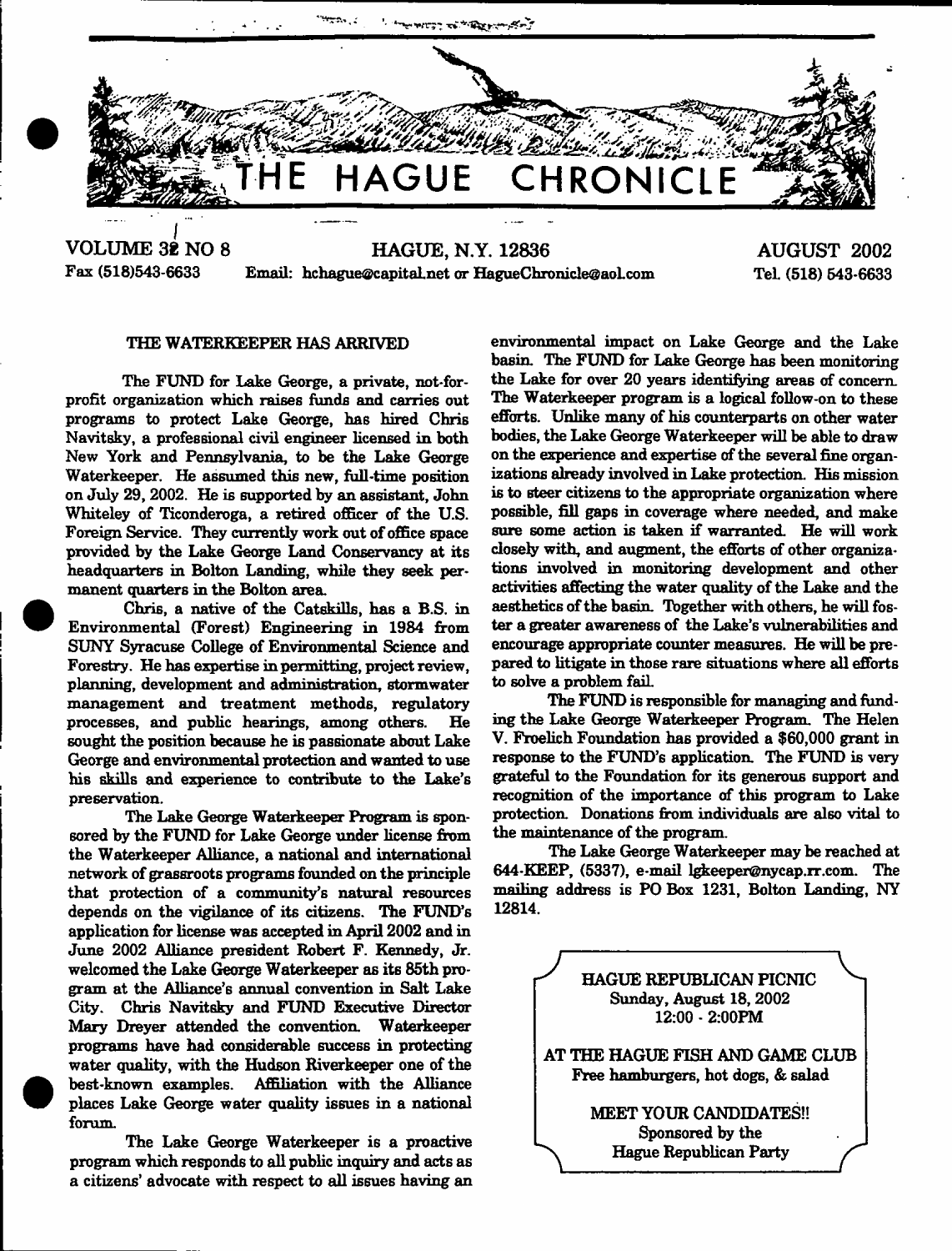## NOTICE TO AREA PLUMBERS GRINDER PUMP INSTALLATION WORK

The Town of Hague will conduct a training seminar on the installation and maintenance of 135 waste water disposal grinder pumps at the Hague Community Center on Route 8. (Call Town Hall, 543-6161 for date). Contractors having an interest in grinder pump installation must attend this training session. Only persons that have been trained and certified will be permitted to enter into agreements with homeowners to install pumps.

CONTACT; Clough, Harbour and Associates LLP Engineers at 518-543-6758 fin any additional information. . . . By Order of the Town Board, Daniel D. Belden. Supervisor.

# TO HAGUE AREA FRIENDS AND NEIGHBORS

Many of our area folks will be coming to the Hague Volunteer Fire Department's new building on Thursday, August 22 at 5:30PM to celebrate a Salute to Dottie Henry. We will be serving complimentary wine, iced tea, and lemonade, along with hor d'oeuvres, BBQ chicken, salads, homemade rolls, com on the cob and the famous Adirondack dessert.

There will be lots of friends, good comradery, a few tears, lots of laughs and a good time is guaranteed. People are coming from all over - Boston, Bolton, Ticonderoga, Glens Falls, Putnam, Silver Bay, NYC, Wyoming, Atlanta etc..

Please join us. Reception is at 5:30, dinner at 6:30PM. Tickets are still available at the Hague Community Center - \$15.00. Call Bertha at 543-6161 to reserve tickets that may be picked up at the door that evening. . . .s/s The Committee (John Barber, Kay Barton, Dan Belden, John Brown, Rudy Meola and Dominick Viscardi.)

#### THE FUND FOR LAKE GEORGE

The 21st Annual Meeting of the FUND for Lake George will he held on Wednesday, August 21, 2002 at 9:00AM at the Sagamore HoteL Meet our new Lake George Waterkeeper, Chris Navitsky, and learn about the Waterkeeper Program from Chris and Robin L. Greenwald, Executive Director, Waterkeeper Alliance.

Continental breakfast served from 9:00 to 9:45AM, meeting at 9:45. Reservations requested phone 668-4511 and e-mail: [fund@capital.net.](mailto:fund@capital.net)

## ADIRONDACK ARCHITECTURAL HERITAGE

On Friday, August 30 at 7:30PM Adirondack Architectural Heritage, also known as AARCH, will present a lecture titled "There's More to Adirondack Architecture Than Great Camps" at the Hague Community Center in Hague, NY. Steven Engelhart,

executive Director of AARCH, will explore with slides and words the broad variety of our region's architecture, from 18th century military sites to industrial communities, resorts, prisons and sanatoria, village architecture, public buildings, bridges, and structures from our more recent past.

AARCH is the nonprofit historic preservation organization for New York's Adirondack Park. Formed in 1990, the purpose of AARCH is to promote better understanding, appreciation, and stewardship of the Adirondacks' unique and diverse architectural heritage.

All are invited to this free lecture. It will fascinate all who love the richness of the Adirondacks.

For information concerning the lecture in Hague, call Pete Spencer at 543-6329. For information concerning Adirondack Architectural Heritage, call 834-9328.

## HAGUE VOLUNTEER FIRE DEPARTMENT

The HVFD responded to seven calls, three of which were false alarms. Fifty two manhours were used in answering these calls.

The weather continues to be very dry and the immediate forecast as of August 10 is for continued nonprecipitation days. We urge all to be very careful with outdoor fires. Stay with them, and keep a fire extinguisher handy.

Our ambulance made 26 runs in July. 191 1/2 hours were used and ambulance 740 covered 991 miles. This is our "new" ambulance, and ambulance 741 remained in town to provide coverage  $\gamma$ ust in case." . . . ewa

*DEMOCRATIC AND REPUBLICAN PRIMARIES TO BE HELD SEPTEMBER 10 FROM 12N* - *9PM IN THE COMMUNITY CENTER*.

## F. Y. I.

LARAC is offering another six-week Creative Writing Workshop on Wednesdays, starting Sept. 4, running through Oct. 9. Sessions will run from 1-3PM at LARAC.

Workshop fees are \$75 for members and \$84 for non-members. For info, call 798-1144 Ext 16 or log on LARAC's website at [www.larac.org](http://www.larac.org)

Rotary Club program for Aug. 20 will be given by David LaPointe, Jr., "Massage and its Benefits" Rotary meets each Tuesday at 7:30 for breakfast at Watson Arts Center, Silver Bay Association.

\* TORCH Club meets at the Elks Club on September 5, 2002 for dinner at 6:00PM. Speaker is R. Peter Durkee, "One Nation Under God". For info, call 543-8824

\* The Lake George Park Commission will hold its regular meet^ ing, including the Project Review Committee meeting, on Tuesday, Aug. 20 at 10AM at the Ticonderoga Community Center, 117 Montcalm St., Ticonderoga, NY 8/02

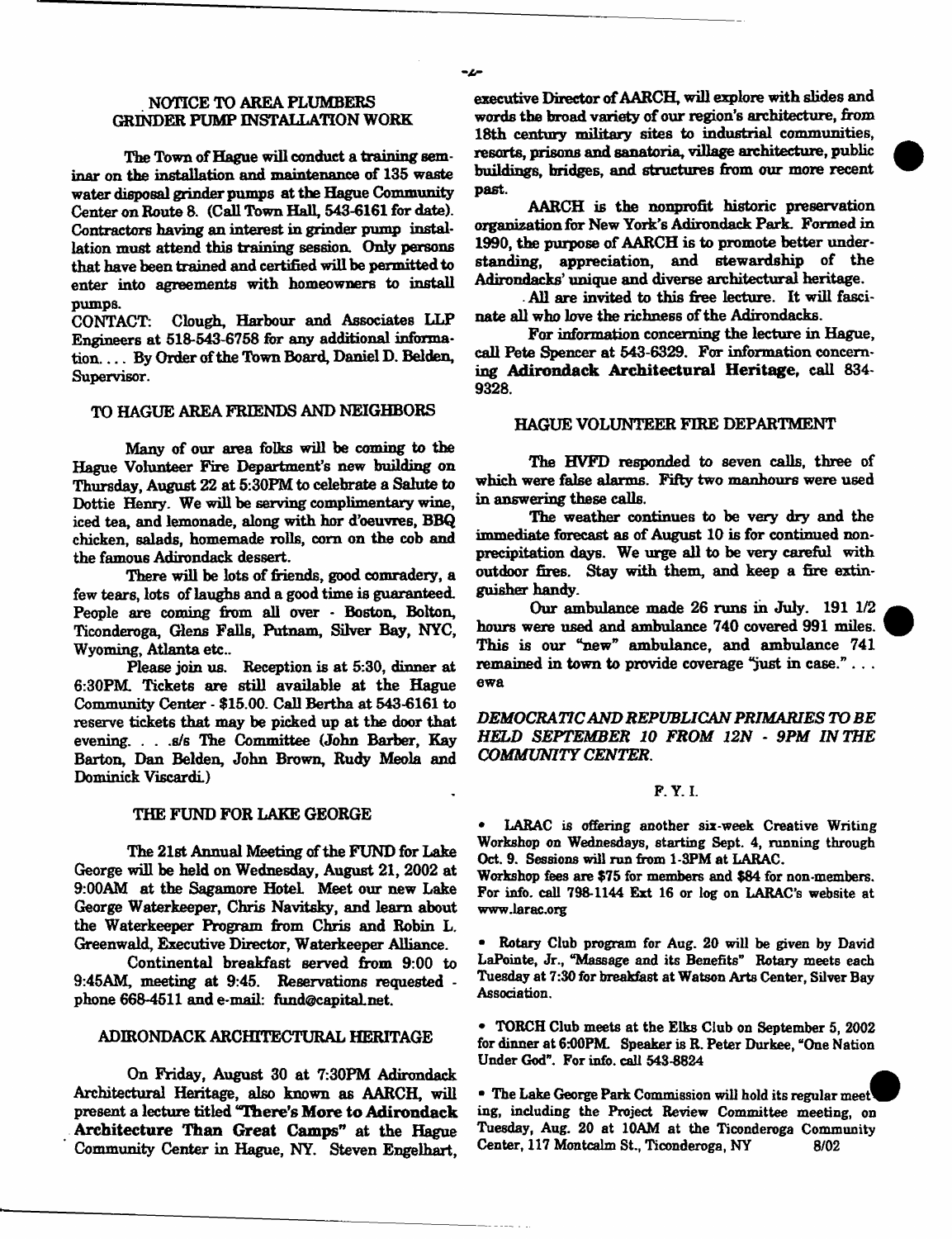## ZONING BOARD OF APPEALS - July 25, 2002

Members present: Chairman Robert Goetsch, Charles Chase, Bruce Clark, Mary Lou Doulin, Tina King, Nelson Waters. Absent: Cris Ginn and Zoning Administrator Paul Barone.

Agenda: Variance for Bruce Rust (30-37-03-02 ) on Rt. 9N. Mr. Rust would like relief for a 20 ft. long, by 6 ft. high fence within 50 ft. of Lake George. Question asked if the fence would still allow applicant to have parking and answer was yes. Cars will be able to get in and out. The purpose of the fence would be to screen the area. Mrs. King said there is a need to have identified how far the fence is from the road. It should be added to the maps so the application is complete. She also asked to have identified whether the property is commercial or residential. Mr. Waters questioned what difference it would make and what the importance would be. Mrs. King responded that the importance is making sure that we are looking at the ordinance regarding fences, for the ordinance differs whether it is considered a residential or a commercial zone. Commercial allows 8 ft. and residential allows four feet. Item 3 in the code states that in no event shall any fence over 100 sq. ft. in size be erected in the shoreline setback area. Mrs. King would like the Z.A to determine whether this is truly a commercial or residential zone because we cannot act on this based on the ordinance unless we know what it is, because there are different requirements. If it is commercial, then he can build an 8 ft. fence, but he still has to be 50 ft. from the lake. Mr. Goetsch said that can be straightened out by next month's meeting. A public hearing has been scheduled on this project for August 22 meeting

<sup>•</sup>

Interpretations and appeals: Mr. Barone's letter to Mrs. Gautreau, re: development on New Hague Road. Neither Mr. Barone nor Mrs. Gautreau were in attendance. Mr. Goetsch stated that Mrs. Gautreau will have to take care of this and talk to Mr. Barone about filling out the proper paper work and see what happens next. This was put on the agenda for information only. The Board does not have anything to act upon. Mrs. King said there was one issue in the letter regarding rental properties and Mr. Barone was going to address the property owner about it and give him the opportunity to respond. That is where it stands right now. Paul Barone is waiting for a response from the property owner, Scott Patchett before anything else happens. This is not limited by a 60-day limitation period. ...dh

## TOWN BOARD MEETING 8/13/02

A Public Hearing was held on the proposed local law on Junk Yards. After comments both pro and con, Supervisor Belden said that the "Board will fine tune it with comments from the public and then another public hearing will be held.

After the Pledge of Allegiance, a moment of silence was held for Ludwig Kasai, Josephine Arata, and H. Gordon Burleigh.

Dick Feibusch spoke on behalf of the Hague American Legion which would like to try to beautify the town along the brook by taking down their building and setting up a memorial park. He requested a meeting with the Town Board within the next two weeks to further discuss this idea.

## Committee Reports:

Youth- Councilman Meola stated that the summer program has been extended until the end of August.

Building & Grounds - A manufacturer's representative of the company that made the old boiler is coming to assess the problems. His fee will be about \$800.

Museum & Historian - The Committee on the old Town Hall presented its report. Most of the respondents to the survey would like to see an expansion of the present location of the West Museum at the Community Center to include a library . Because of the unique architecture of the original old town hall, it is suggested to retain the building and restore it to its original appearance. The building can then be used for a cultural center for the town. For the present, the recommendation is to continue renting to the Cartoon Museum until further plans can be made.<br>Old business

The receipts for the transfer station for July were \$6872.50. Councilman Megow noted that the 'Tree" day last May for residents using the transfer station actually cost the town \$8800 plus disposal fees.

Cathy Clarke reiterated a suggestion to issue a coupon to residents for one free pickup load per year. There would be less intense use at any one time and seasonal residents would be able to take advantage of it when they are here.

The Board voted to accept the Comprehensive Plan as presented by the Chazen Company. Councilman Hourigan noted that the plan may not be perfect but it \*'can be amended as necessary.

The Town is still working with Adirondack Engineering to complete the report about the water district.

The Town of Hague, through Warren County, has been awarded \$237,000 in a Small Cities grant to help with the sewer hookups for income eligible residents. The County will send out information and applications to residents in the sewer district by late September.

New Business - Supervisor Belden established a committee to update the Sanitary Code in light of new requirements for the sewer ordinance. The Committee will suggest necessary policies for how the sewer district will be operated. These recommendations will be presented to the Board which can then amend the ordinance.

The Board will have a working session on August 27th at 6 pm to discuss the proposed local laws and will meet with the American Legion at 7:30pm

Approval was given to Town Clerk Debbie Manning to attend 2 meetings. . js 8/02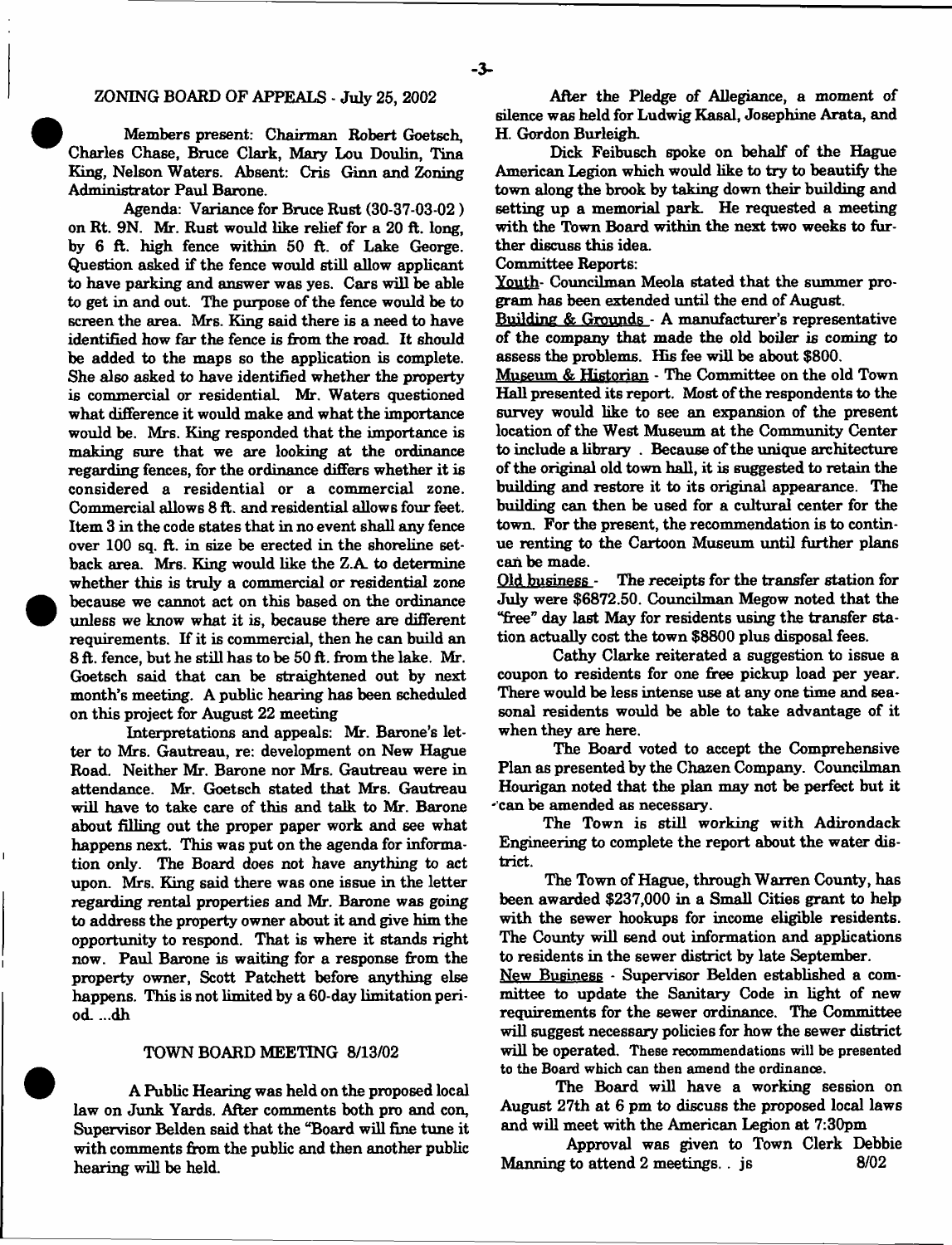#### UPDATE ON SEWER PROJECT

Several questions have been posed about the hookups to the sewer system. Some of the answers are known and others are being developed. The Chronicle will continue to publish as much information as possible. Please contact us if you have questions you would like addressed.

Supervisor Belden has provided us with the following information.

Q. Will these pumps be noisy?

A The pumps, housed in plastic tanks, will be

placed underground and will not have audible noise.

Q. Who will pay for the pumps?

A The grinder pumps will be provided to the homeowners from the grant funds. Maintenance of the pumps and holding tanks will also be included.

Q. What other costs are involved for the individual hookups?

A The homeowner will have to pay a contractor for installation of the pumps and connection to the town sewer line.

Q. What is the estimated cost for these hookups?

A The homeowner will have to contact contractors for a price which will probably be quoted by the foot.

Q. What contractors will be able to do these installations?

A Contractors who wants to do hookups will have to take a specific class. - see notice on page ??

Q. What is the estimated cost for yearly use of the system per home?

A The Town Board will have to establish this fee. There has been some discussion about a yearly fee that might be payable semi-annually or quarterly. All designated units in the sewer district will have to pay a fee whether connected to the system or not. There are no fees for residents in other parts of the Town.

Q. Does a homeowner have to hook up to the sewer?

A Residents in the sewer district do not have to hook up to the system but it is to their advantage to do so. The Town will be amending the local sanitary ordinance and permits will not be issued for new septic systems nor for repairs to old systems in the sewer district. Also the cost to the homeowner will probably be more favorable during the initial installation phase.

Q. What time period will the homeowners have for arranging for the hookup?

A Residents may want to start contacting contractors this fall so that their pumps will be ready for use when the sewer system is fully operable - probably by March 15, 2003.

Q. After the hookup has been done, will the homeowner have to dismantle his current septic system?

A No, it can be left as is.

Q. If there is a power outage will the pumps still work?

A There will be an alarm on every pump. In the case of an individual utage, the homeowner can call the

Town for use of a portable generator. The treatment plant and main pumping stations will be backed up by generators.

Q. Will pumps still be provided to homeowners who do not connect to the system initially?

A Pumps will be provided for all designated residential units in the sewer district. Any homeowner who does not intend to hook up to the system initially should still take possesion of the pump. After that the homeowner may have to pay for the pump and holding tank as well as installation.

Q. Who will be responsible for maintaining the sewer system?

A The County will monitor and maintain the system until it is up and running. It will then be turned over to the Town by an acceptance resolution of the Town Board. Maintenance of the individual pumps will be provided by the County and later the Town.

Q. What planning has the town done for its responsibility once the system is working?

A The Town Board is going to meet on August ??? to discuss fees and other necessary plans.

Q. Who should homeowners contact for further questions?

A Contact George Farinick or Supervisor Belden. The Community Center number is 543-6161.. js

## McDONALD ADDRESSES KIWANIS ON "STATE OF SCHOOLS"

Superintendent of Schools John McDonald, Jr. recently addressed the Kiwanis Club on the "State of the Ticonderoga Schools". He said that a new high-water mark had been reached by the Class of 2002, 70% of which graduated with Regents' Diplomas, about twice as many as the Class of 2001. This year's graduates received a total of \$130,000 in scholarship aid and every Varsity sport at the High School had competed in this year's championships.

Recently introduced to the Ti curriculum had been the concept of "service learning" - learning to give back to the community. This is an approach promoted by, among others, the Foundation for Excellent Schools (FES) which had also put forth the program of "Go One Step Beyond" - i.e.,one step beyond what an individual student would accomplish in the absence of the program. The community had responded in turn, he said, by stressing to young people the value of education.

With encouragement from the FES, mentoring programs had been introduced into the Ti Middle and High Schools in recent years.

A dress code had also been introduced in 2001-02. Though not elaborate (no hats; offensive T-shirts to be exchanged for more appropriate ones in the Principal's stockpile; no midriff shirts or mini-skirts), McDonald viewed this program as a significant step forward in student self-esteem and respect for others and the education process.

The Club meets for lunch weekly at noon oj Thursdays, during the warmer months at the Ti Country' Club and during the colder months at the Elks' Lodge. Visitors and applications for membership are warmly welcomed. 8/02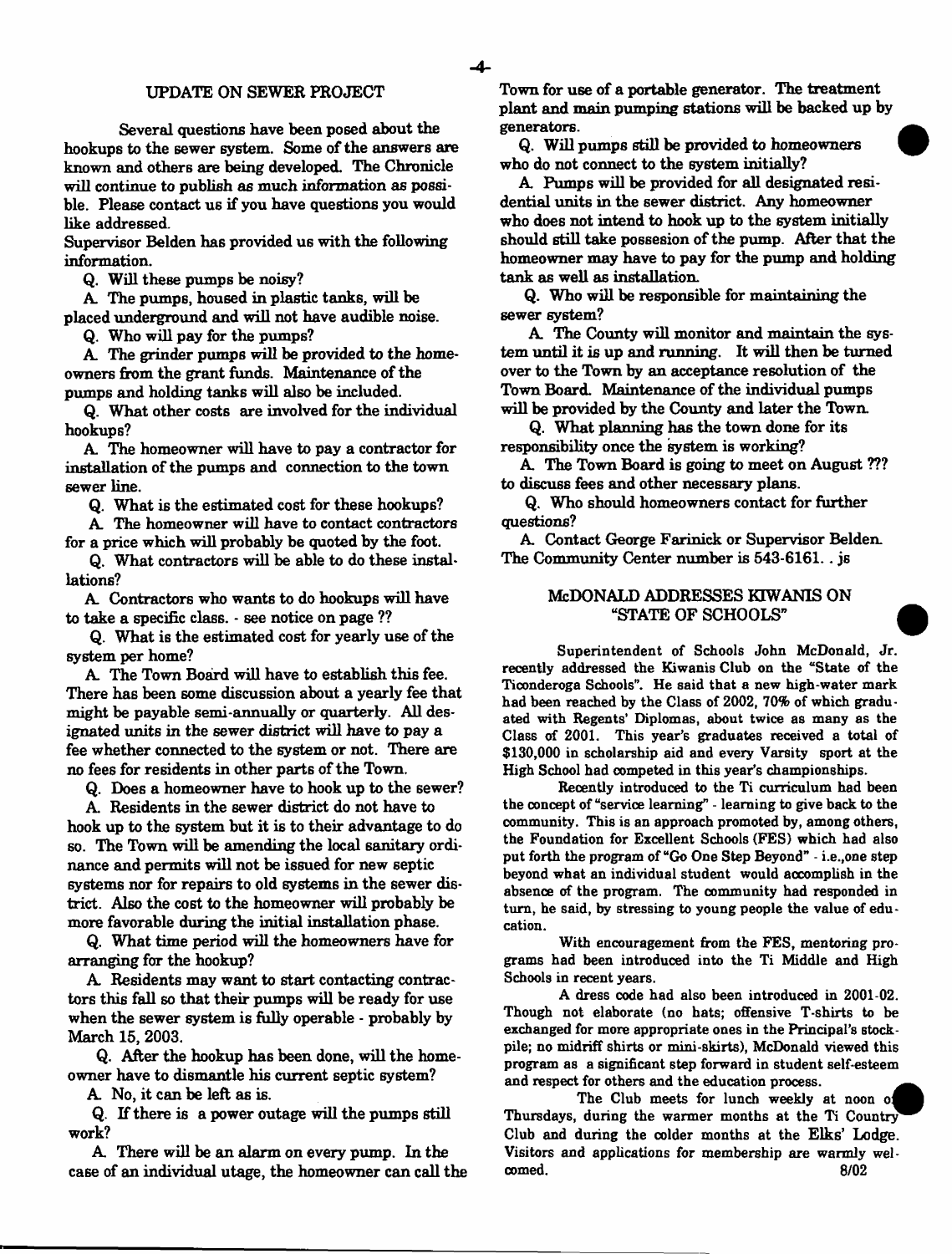## NATURE NEWS By Elizabeth Meade

During the weeks of July 7th and 14th, there is a Summer Camp called Skidmore Summer Science Institute for girls in Saratoga Springs. 1 went during Session Two, July 14th - July 20th. All throughout the week we met different scientists who specialized in different fields of science. Each day was a different field of science.

On Friday July 19th, we took a bus from<br>Saratoga Springs to Tongue Mountain where Springs to Tongue Mountain Herpetologist Bill Brown taught us about the Eastern Timber Rattlesnake that lives on Tongue Mountain in Warren County, Town of Hague. First Bill Brown taught us about the basic structure of a timber rattlesnake. For example, the scales and the rattle. After he was done with that we got back on the bus and went to a hiking spot where Bill showed us some rattlesnakes he brought in his backpack. When we met Bill at the hiking spot he showed us one of his own rattlesnakes that had just gotten run over by a car. After that we started the hike. A little way up the mountain it started to drizzle. And after a while the drizzle turned into a downpour. You would think Middle School age girls would never put up with that. Especially when Bill brought out the Rattlesnakes two feet in front of us! One rattlesnake was rattling at us. The other was climbing on people's boots. He showed them to us for a while then we hiked/sloshed down the mountain and back to the bus. Then we drove back to Skidmore. We all had fun.

Ed: Elizabeth Meade is the daughter of Michael and Mary Ann Meade and granddaughter of Laura Meade who usually writes the Nature News column. Elizabeth is 11 years old and lives in Mahopac, NY.

*J* YOU ARE INVITED TO **<sup>V</sup>** "TRAVEL BACK IN TIME" AND THE UNVEILING OF "PART THREE - EARLY INDUSTRY IN TICONDEROGA" AT THE TICONDEROGA HERITAGE MUSEUM AUGUST 24 - 10AM - 2FM

Demonstrations include: Herbs, oils and a bee sting therapy; Wood and Birch Craft & Porcupine Quill Work; Old time Quilting; Spinning & Weaving; 18th century Clothing; Broom Making; Nostalgic Wreaths; Water Color Artist; Old Time Crafts; Native American Legends & Recycled Paper Making

REFRESHMENTS ON SALE ALL DAY

## WEATHER NOTES by Mary Lou Doulin THE YIN AND YANG OF THE SUMMER OF 2002

For sun worshipers and vacationers this has been an ideal time. Hot temperatures, blue skies and brilliant sunshine describe most days this July and August. Conditions have been splendid for people to enjoy the outdoor concerts, camping, picnics and fairs, not to mention the great outdoors! Every weekend has been perfect weather, great for being in or on the water. Everywhere the joys of another northern summer can be realized.

We are currently experiencing our second heat wave since the beginning of July. Today will be the third straight date the temperature reaches 90 or more. According to the paper this trend will continue until Thursday, the 15th, at which time hopefully, thunderstorms will cool it down a bit. Even the nights, lakeside, are much warmer.

The down side of all these cloudless days is a very real threat of forest fires. Shelving Rock on the east side of Lake George lost eight acres to fire. Tongue Mt. had had ten acres of fires, as well as Crown Point, a smaller amount. Personally it has been a long time since I saw the woods so dry. Consequently we will be seeing small and large game more frequently as they leave the woods in search of water. The Perseus meteor showers promise to be great on the 13th. REMEMBER - - THINK RAIN!!!

#### OUR GOVERNMENT AT WORK!!

Your editor has just received a letter from the State of N.Y. Dept, of Public Service dated August 5, 2002 as follows:

"This is in response to your complaint concerning Verizon Communications. I apologize for our delay in responding to you.

"The utility has notified us that it contacted you and that it responded to the concerns that you had raised with us. We hope that this action has fully addressed your concerns. If it has not, you may call us at 1-800-342-3377 to reopen your complaint, Case No. 173356, Sincerely, *Isf* Deanne Bellinger, Office of Consumer Service."

In case any of you don't remember - last July 2001. when the telephone books were distributed, Silver Bay residents were excluded from the Ticonderoga area

directory and were added to the Glens Falls directory. After many letters and even more phone calls to anyone who would listen, we were told that it would be corrected in 2002 and it was. Shows what can be done when enough people get together and complain...djh

**8/02**

- **5**-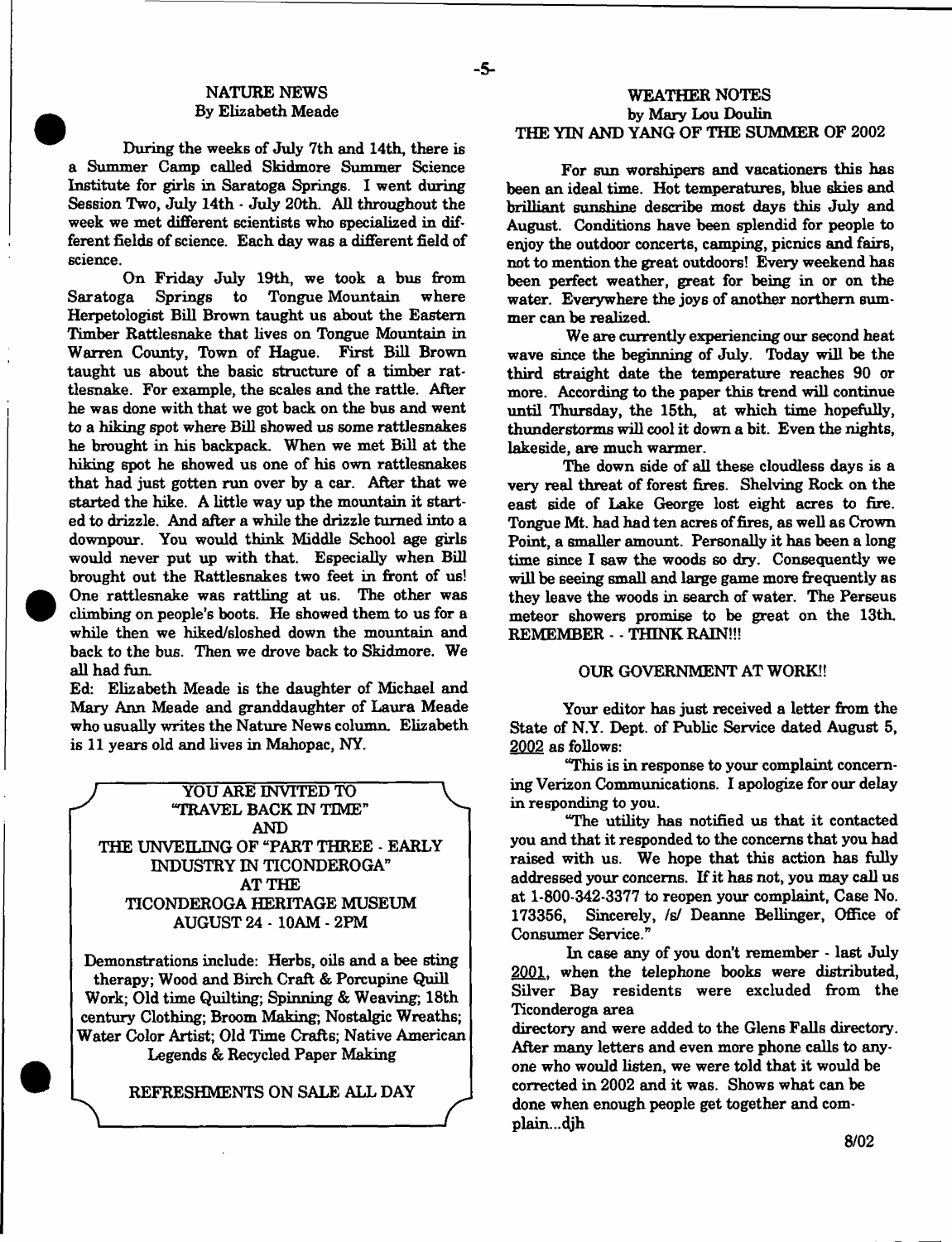#### HAGUE SENIOR CITIZENS CLUB

The Hague Senior Citizens Club will hold its annual picnic at the Hague Volunteer Fire Department's grounds and building on Tuesday, August 27. Please bring a dish to share, but please, no dessert or beverage...these items will be provided by the club, as well as hamburgers and hot dogs! . .. ewa

#### WARREN COUNTY COUNCIL OF SENIOR CITIZENS

The annual picnic of the Warren County Council of Senior Citizens will be held on Wednesday, September 4 at the Lake George Park (located on the Beach Road in Lake George). PLEASE bring your table covering and eating utensils. The menu will be grilled chicken, baked potato, watermelon. Coffee, tea and doughnuts will be served to early arrivals. Andy Pratt, renowned disc-jockey, will provide music from 11AM to closing time. We are requesting that no picnic fires be started — it is too precariously dry at this point. Everyone is urged to be careful walking to the site since the ground is uneven and bumpy. Register for this by phoning 543-6161 BEFORE August 25th . . . ewa

#### CLIFTON WEST HISTORICAL MUSEUM

The museum is open on Fridays and Saturdays from noon until 4PM. Town Historian Ethel Andrus will be delighted by your visiting the museum and seeing the special displays on Graphite (both the locality and the mineral), schools, and hotels . . . oh, yes, and boats ... well, at least pictures of them. And maybe you can tell us about the pictures on our "WHO, WHAT, WHEN AND WHERE'' board. Suggestions are welcome.

Here is a question that has been asked recently: Do you have a map of the Hague Cemetery? (the one across from the Fire House). Would you be willing to let the historian make a copy of it? Any help here would be deeply appreciated.

#### MEMORIAL GARDEN DEDICATED

Thanks to the hard work and dedication of John Brown, Silver Bay, the Clifton West Memorial Garden is now in full bloom and was dedicated at a touching ceremony on August 6. Fitting remarks were made by Dan Belden, Rudy Meola, Bertha & Diane, Rev. Robert Jensen, (the Wests' son-in-law) and Rev. Buchanan, Hague Baptist Church, who also gave a solo performance. It was a very impressive ceremony, followed by light refreshments. A very attractive bench has been placed in the garden and the location, beside the babbling brook, has made it a quiet place to meditate. Stop by and enjoy the next time you are at the Community Center. It is located along the fence at the eastern most part of the parking lot. We believe that Clifton must be very happy with our efforts and what a fitting tribute it is to the many years he devoted to the school and town.

#### HAGUE CARTOON MUSEUM

Each Saturday at the Hague Cartoon Museum a theme has been established, including exhibits and speakers on various cartoon subjects. On Sat., Aug 24 from 2 to 5PM, the work of any and all amateur cartoonists will be on display. Artists/cartoonists who have had published works are

welcome to submit items for approval and may be displayed permanently.

On August 31 Cartoonist Sid Couchey will show samples of his "Richie Rich" and other characters. His new creations, fea -| turing the Lake Champlain monster "Champy" will also be on display. On Sep. 7 the theme will be "Political Cartoons" and on Sep. 14 the last of the 2002 Theme Days, a "Free Day" will be initiated for the first time. Those who have never visited, or want to come again are invited to do so at no charge. Free items given away on each special theme day.

More than 700 originals and prints of other famous cartoonists at the museum can be seen every weekend all summer on Friday, Saturday and Sunday afternoons from 2 - 5PM. Call 543- 8824 for further information.

## TI MIDDLE SCHOOL REGISTRATION SET

To schedule an appointment to register your child in grades 6, 7 and 8 for the 2002-2003 school year at the Ti Middle School, please call 585-7442, ext. 216 starting Monday, August 26, 2002. Students who finished fifth grade in Ti Elementary School last year are not considered new entrants.

When a parent brings a child for registration, he/she should bring last report card, proof of residency, the student's Social Security number and the student's immunization records.

NY State law requires that students have completed polio, measles, rubella, diphtheria, tetanus and mumps immunization before school entry.

#### TI MIDDLE SCHOOL RECEIVES ACTUARIAL GRANT

Principal Bruce Tubbs announced the Ti Middle School has been awarded a \$1500 grant from The Actuarial Foundation under the Advancing Student Achievement program. The program brings actuaries and educators together in a voluntary partnership to enhance student mathematics achievement. Ticonderoga joins school districts from several other states that have been awarded grants under that program.

The grant request was prepared by math teachers Karen Pratt and Kasey Paige and retired actuary Brian Sann, who recently moved to Silver Bay. The funds till be used to establish a math dub for interested 7th graders.

The dub will use problems, puzzles, games and exerdses applying probability and statistics, compound interest and other math concepts to real life problems. It is hoped that students' interest and abilities in math and science in general will be enhanced. The dub will meet once a week during regular school hours, though field trips and visits to local colleges are also anticipated.

Mr. Sann will be the primary mentor for the dub. However, it is hoped that other volunteers from the community may also get involved. Please contact the school if interested.

The Advancing Student Achievement program is funded by the The Actuarial Foundation, a part of the Society of Actuaries. An over all goal is to improve the math and science abilities of students in the USA, which some studies show is behind the levels in other countries. Actuaries are the professionals who use math in the design, pricing and funding of insurance products and employee benefit plans.

The winner of the quilt made and donated to the Fire Department by Shirley Smith for a raffle, was won by Victor La Vallee, Ticonderoga. 6/02

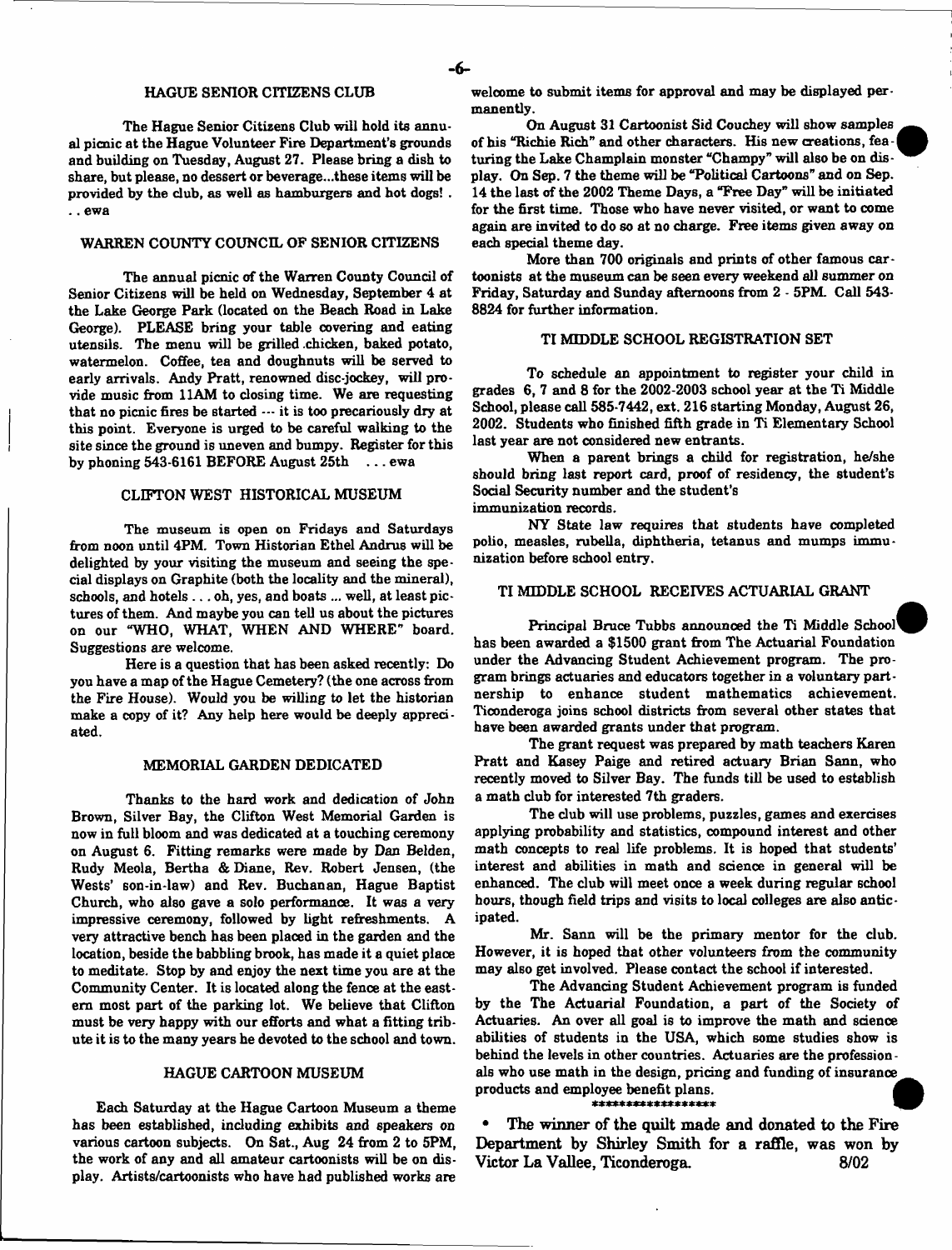# SOCHRAIRGS

BORN: Nicholas Clarke Riccardi, on July 22 in Atlanta, GA to David and Christina (Barber) Riccardi. Grandparents are John and Ann Barber, Silver Bay.

MARRIED: Angela Faith Gamer, daughter of Mr. & Mrs. Daniel Gamer, Waldorf, MD, to David Jerome Nottenberger, son of George & Mimi (Montbriand) Nottenberger, Pylesville, MD on July 27 in the Memorial Chapel of the University of Maryland. David is the grandson of Ursula Montbriand, Hague.

DIED: Ludwig J. Kasai, 85, Silver Bay Road, on July 20, 2002 at Glens Falls Hospital. He is survived by his son, Dr. Charles Kasai, Bedford, TX and daughter, Mrs. Linda Fresco, Bronxville, NY., one granddaughter and one grandson. A memorial service will be held at a later date.

DIED: Josephine Arata, 64, Pine Orchard Road, Hague and West Milford, NJ on July 24, 2002 in a boating accident on Lake George. She is survived by her husband Edward, daughter Cheryl (and Guy) Areson, two sons, Tim (and Colleen) and James, four grandsons and a granddaughter.

DIED: H. Gordon Burleigh IV, 72, a life-long resident of Ticonderoga, on August 6, 2002 at his residence. He taught science and mathematics at Hague Central School and Ticonderoga High School for forty years. He was appointed by Governor Wilson in 1974 to serve on the Lake George Park Commission, a position he held until his death. Mr. Burleigh is survived by his mother, Evelyn Burleigh, two brothers and five sisters and many nieces and nephews.

#### LETTERS TO THE EDITOR

There are several inaccuracies in Mr. Meola's "Community Corner" report in the July 2002 issue which I would like to address.

With regard to the October, 1999 Sabbath Day Point resident's action, the Town of Hague did no damage to the resident's property. The Highway Superintendent states that survey stakes of the site shows that all work by the highway department was done within the boundaries of the Town's highway. This is being verified by a survey. The complaint by the resident is challenging the manner in which the highway crew constructed a drainage ditch located within the bound aries of the Town Road.

With regard to the April 18,2002 Friends Point issue, both the homeowners attorney and the Town have been conducting an investigation in what 1 believe to be a cooperative spirit. The homeowner has a permit for their 1975 septic system from the Lake George Park Commission but no document signed by an official from the Town of Hague. One of the issues the parties have been wrestling with is, was the permit issued by the Lake George Park Commission sufficient or was a permit also needed form the Town? The other issue is, what

government agency has jurisdiction to enforce a New York State Health Department regulation which requires that a permit be obtained before a private homeowner can drill a well. New York State Public Health Law Section 302 (2) states, "In Towns the board of health shall consist of the Town Board." Subpart 5-2 of New York State's Sanitary Code, Section 5-2.3 (d) lists a number of government officials who can issue a permit for the drilling of a well. All of the officials listed are on the County or State Level. No authority to issue permits for private wells is given to any town official or the Town Board acting as the local Department of Health. A senior Sanitary Engineer for the DOH offered his opinion in November of 2001 that he thought enforcement of the private well issue should be by the Town Board and that enforcement was not jurisdictional to his office of the DOH. With respect to the Senior Sanitary Engineer, his opinion is not a legal opinion and is not binding on the State of N.Y. or the Town of Hague. Also, and with respect, I disagree with the Engineer's opinion and for numerous reasons, do not wish to see the private well enforcement responsibility placed upon the Town. In any event, this private well enforcement issue needs to be resolved by an authority that can bind the State of N.Y. and the Town and possibly the County of Warren. My suggestion is to submit the questions to the Supreme Court, Warren County in a declaratory action. I am also seeking an opinion from the Attorney General's office.

When Mr. Meola questioned me who has the authority to issue permits for the drilling of wells, I referred him to the list of officials set out in NYS Sanitary Code Section 5-2.3 (d) and provided him with a copy of the code. When Mr. Meola wanted me to provide legal counsel to the property owner I advised him that the property owner was represented by an attorney and such counsel from myself or the board would be inappropriate.

The Board did not ignore Mr. Meola. He was given a full and fair opportunity to present his position. The Board listened to each of Mr. Meola's issues with respect and without interruption. After giving the matter due deliberation the Board exercised its discretion to allow Paul Barone and myself to conduct further investigation into the facts, research into the legal issues and continuing dialogue wit the property owners attorney. As a footnote, the property owners attorney has done an exemplary investigation of the facts and has been very helpful.

Contrary to Mr. Meola's contentions, there is no issue of selective enforcement. The issues are simply, is a 1975 septic system permit issued by the Lake George Park Commission sufficient to meet the requirement that the Town issue a septic permit? And where a property owner did not obtain a required permit for drilling a well, which government agency has enforcement jurisdiction?

Legal costs to the Town are affected by two factors. The high overhead costs associated with maintaining and running a law office and the service requirements of the client. My experience has been, that if you take the time to do something right the first time, the cost may seem high, but it is far less expensive than having to go back and fix something that was done in a haste to keep costs down.

Very truly yours, /s/ John M. Silvestri

..........

Carol Pittman, of the Hague Creek Antiques and Gifts wishes to express her thanks to all those who were supportive during her recent illness and for the many cards and letters sent to her.